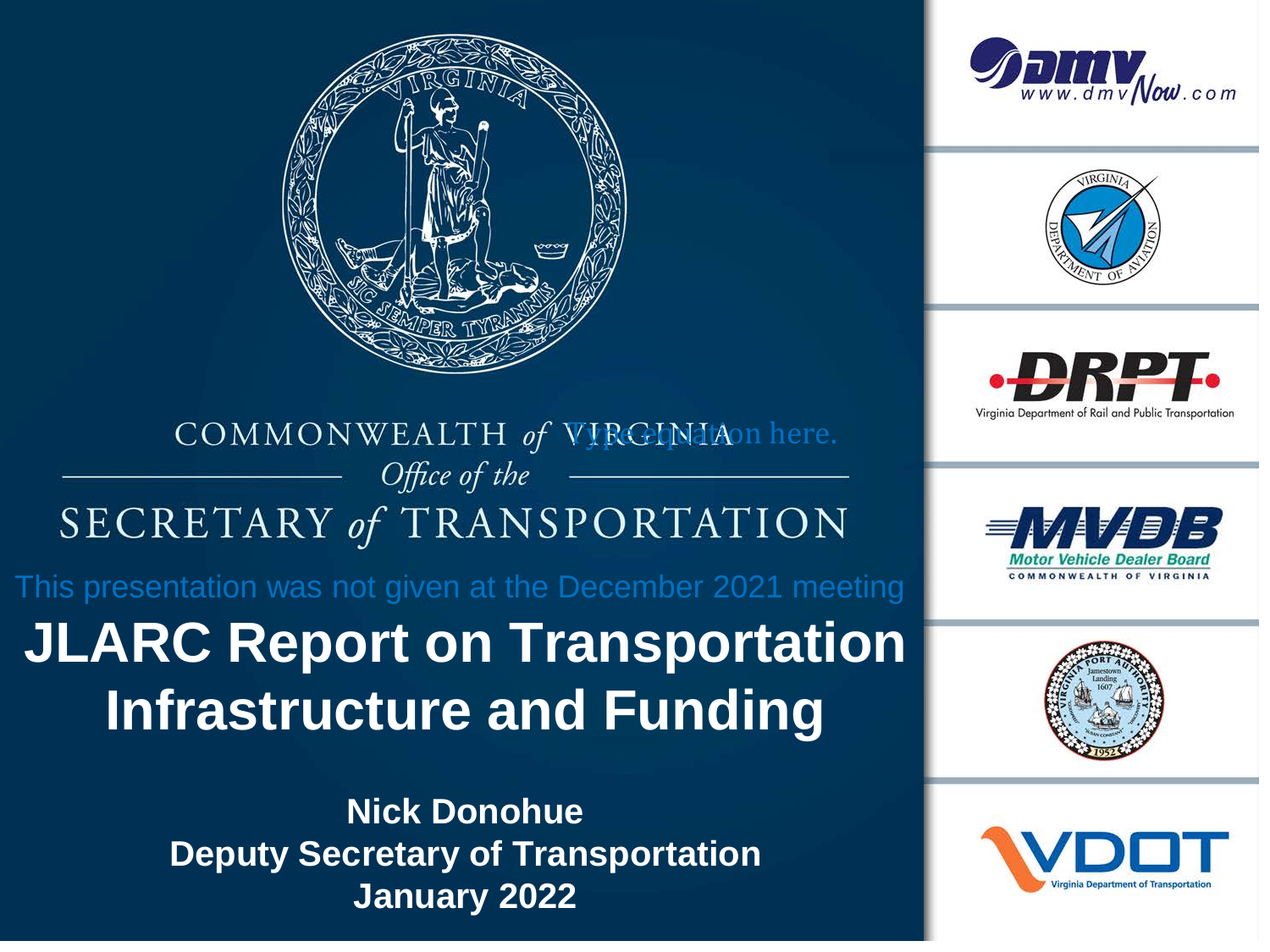# **Background on JLARC Review**

- **In 2020 the Joint Legislative Audit and Review Commission directed staff to review—**
	- **Infrastructure condition**
	- **Funding sources**
	- **Challenges facing transportation system**
	- **Trends affecting transportation**
	- **State's preparedness to adapt to changes in transportation needs**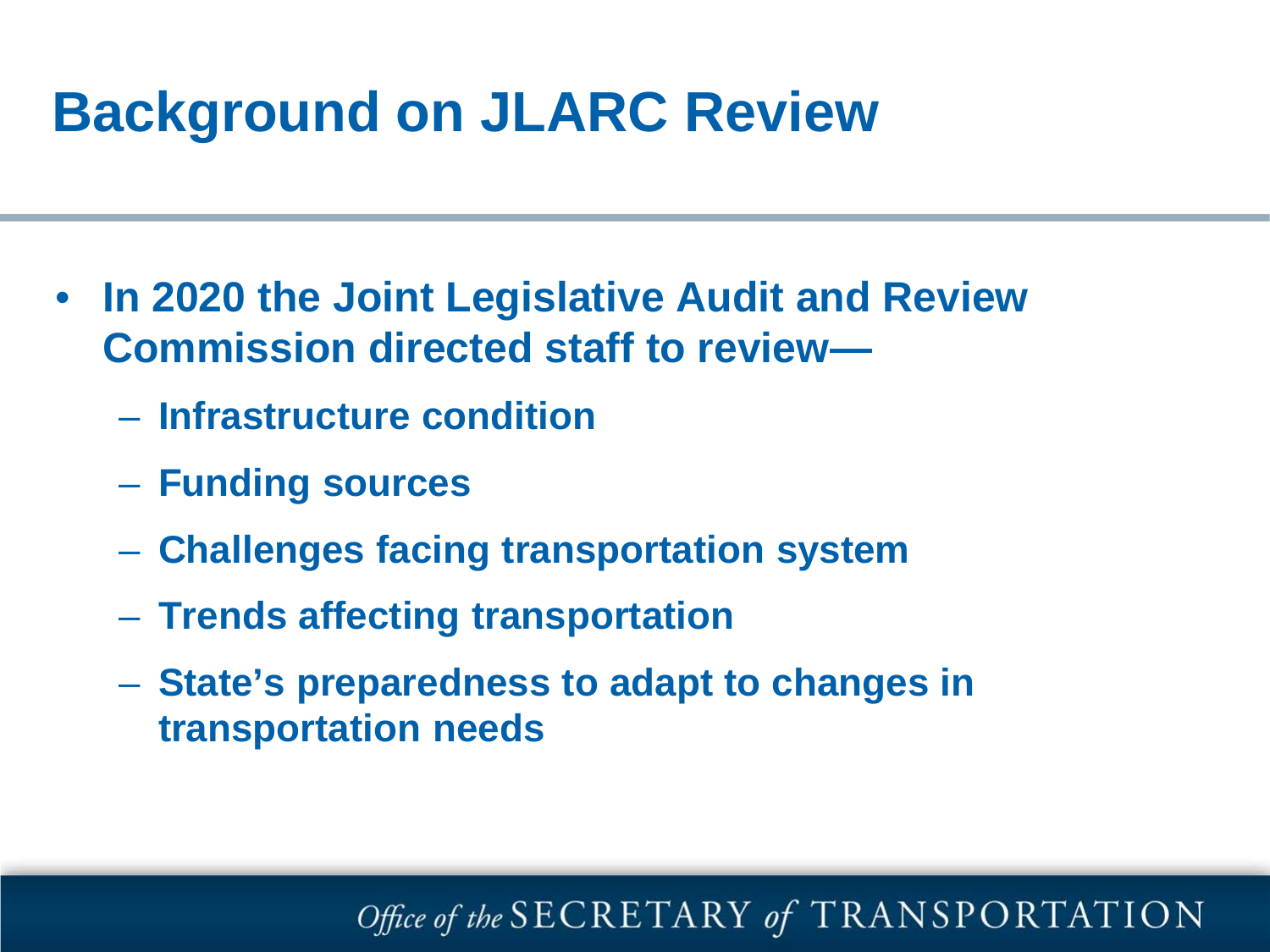# **Background on JLARC Review**

**JLARC undertook a multi-pronged approach to the review, including—**

- **Interviews and surveys**
	- **State, regional, and local transportation organizations; CTB members; subject-matter experts**
- **Data analysis** 
	- **Distribution of funds; historical and projected transportation revenues; conditions of road and transit infrastructure**
- **Document review**
	- **Tax structure in Virginia and other states; Virginia laws and transportation plans, policies and procedures**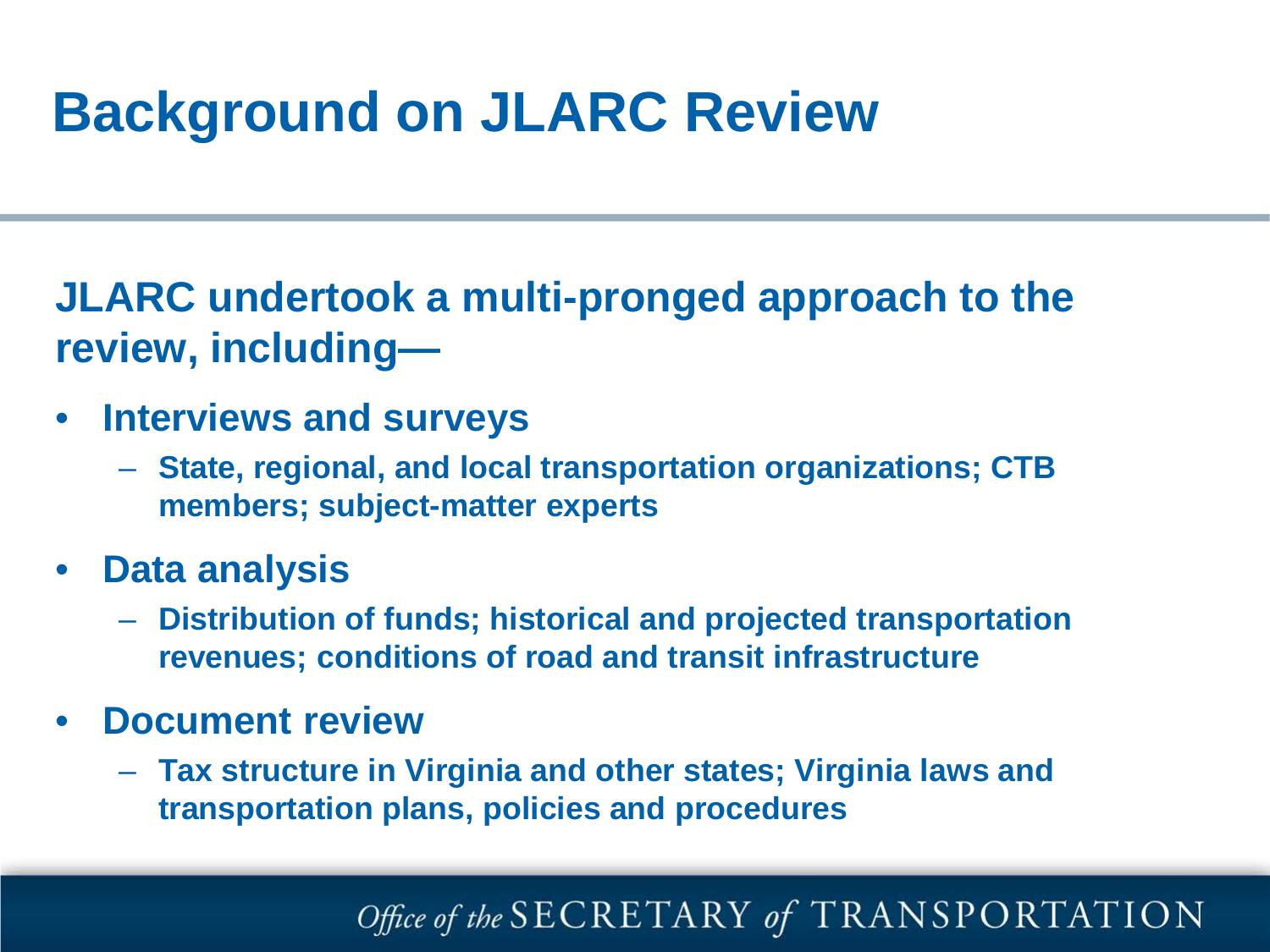# **Key Findings of JLARC Review**

- **Recent legislative changes increased revenues to address near- and long-term funding concerns**
- **State infrastructure condition has been improving, but bridges are aging and locally maintained roads need further improvement**
- **Transportation needs are identified through a data driven process that engages key stakeholders, but a few regional corridors in rural areas may be not be adequately included**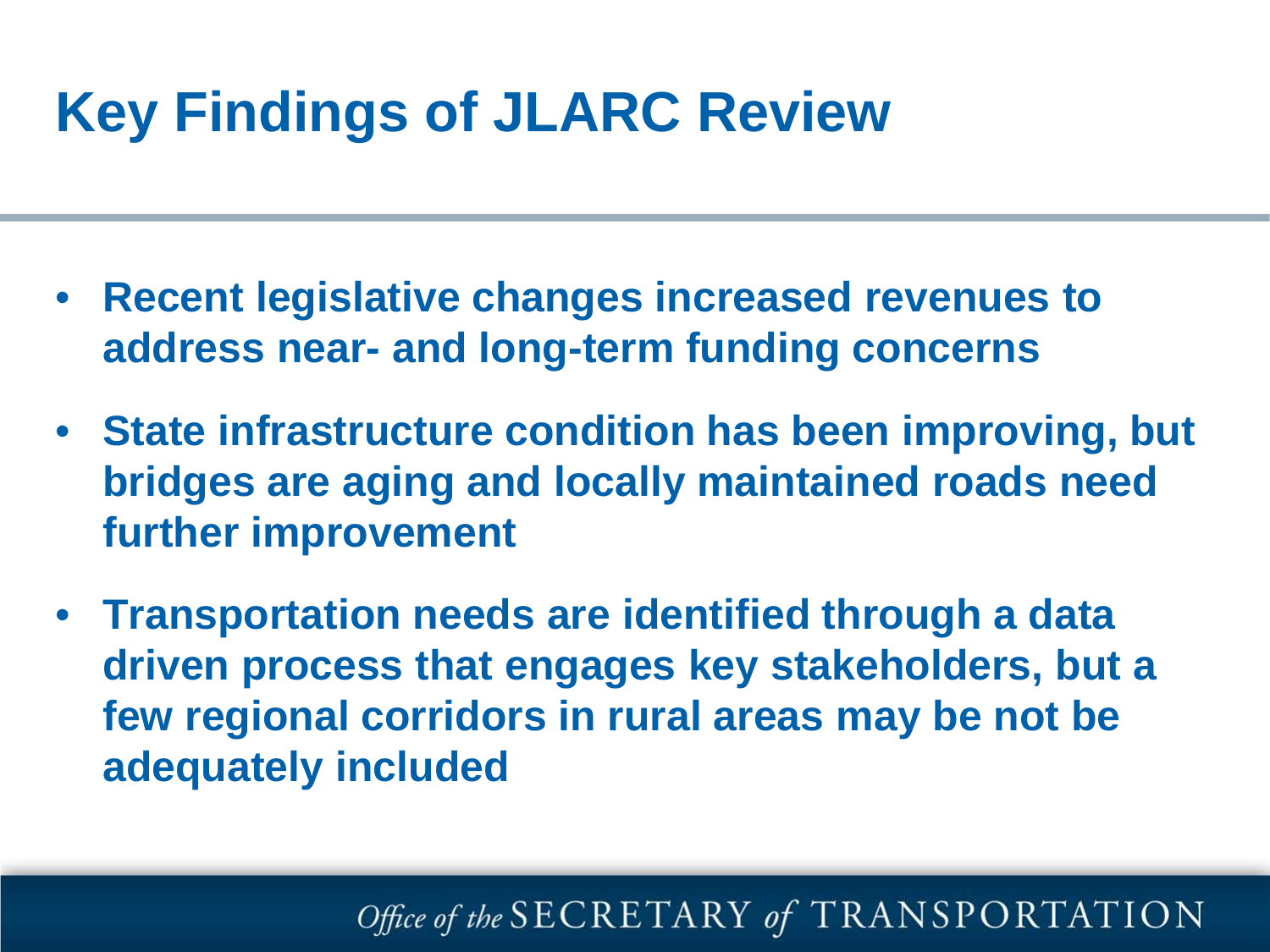# **Key Findings of JLARC Review**

- **SMART SCALE, Virginia's main program for funding system improvements, is appropriately based on objective benefit and cost data**
- **Longer wait period for revenue sharing program, due to COVID response, will no longer be necessary if revenue forecast improves as expected**
- **Virginia transit assets are generally in serviceable condition, but systems face potential capital and operating funding shortfalls**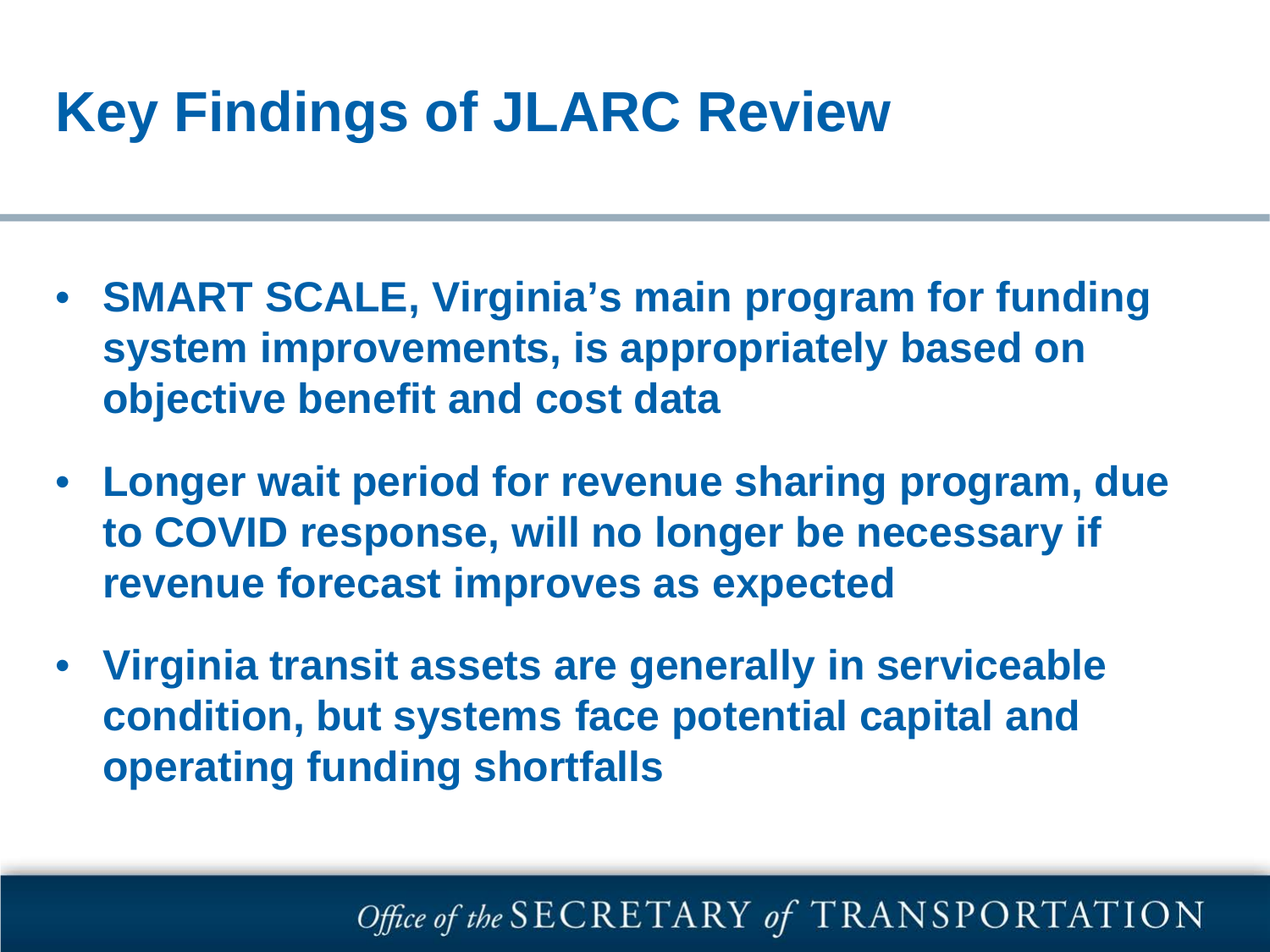# **Transportation Revenue**

- **Fuel tax changes likely to offset any revenue lost from declining fuel consumption over next decade**
- **Highway use fee and mileage-based user fee supplement revenues in the near term and, over the long term, could potentially offset declining fuel tax revenues** 
	- **Highway use fee generated \$43M in FY21 but could generate up to \$700M by 2040**
- **General Assembly may want to consider—**
	- **Adding privacy provisions related to the mileage-based user fee**
	- **Establish a 'regional' highway use fee for the regional fuel taxes**
	- **Applying the highway use fee to (i) electric vehicles over 10,000 lbs and (ii) fuel efficient vehicles between 10,000 and 26,000 lbs**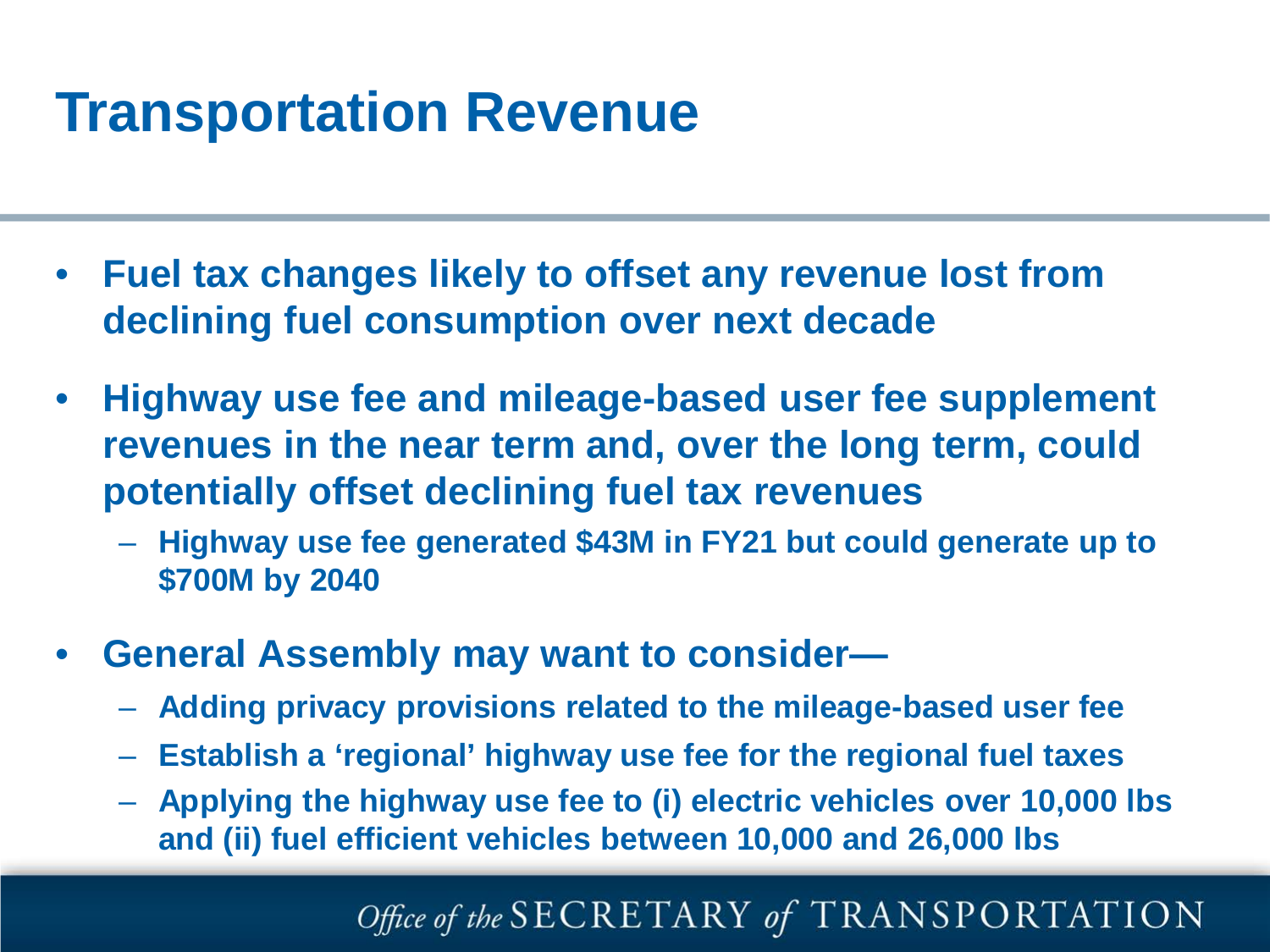### onuluon anu waintenant<br>} **Road Condition and Maintenance Funding**

- **Virginia ranks 13th among states for pavement condition and 17th for bridge condition**
- **VDOT maintenance funding appears sufficient to improve condition and meet performance targets**
- **Local road and bridges are not in as good condition as the VDOT system**
- **General Assembly may want to consider—**
	- **Modify the State of Good Repair program to implement the investment strategy identified by VDOT in the comprehensive review**
	- **Change how maintenance program funds are distributed to cities and towns by eliminating current city street maintenance payment formula and directing CTB to develop a new one based on different drivers of maintenance costs like use, age, etc**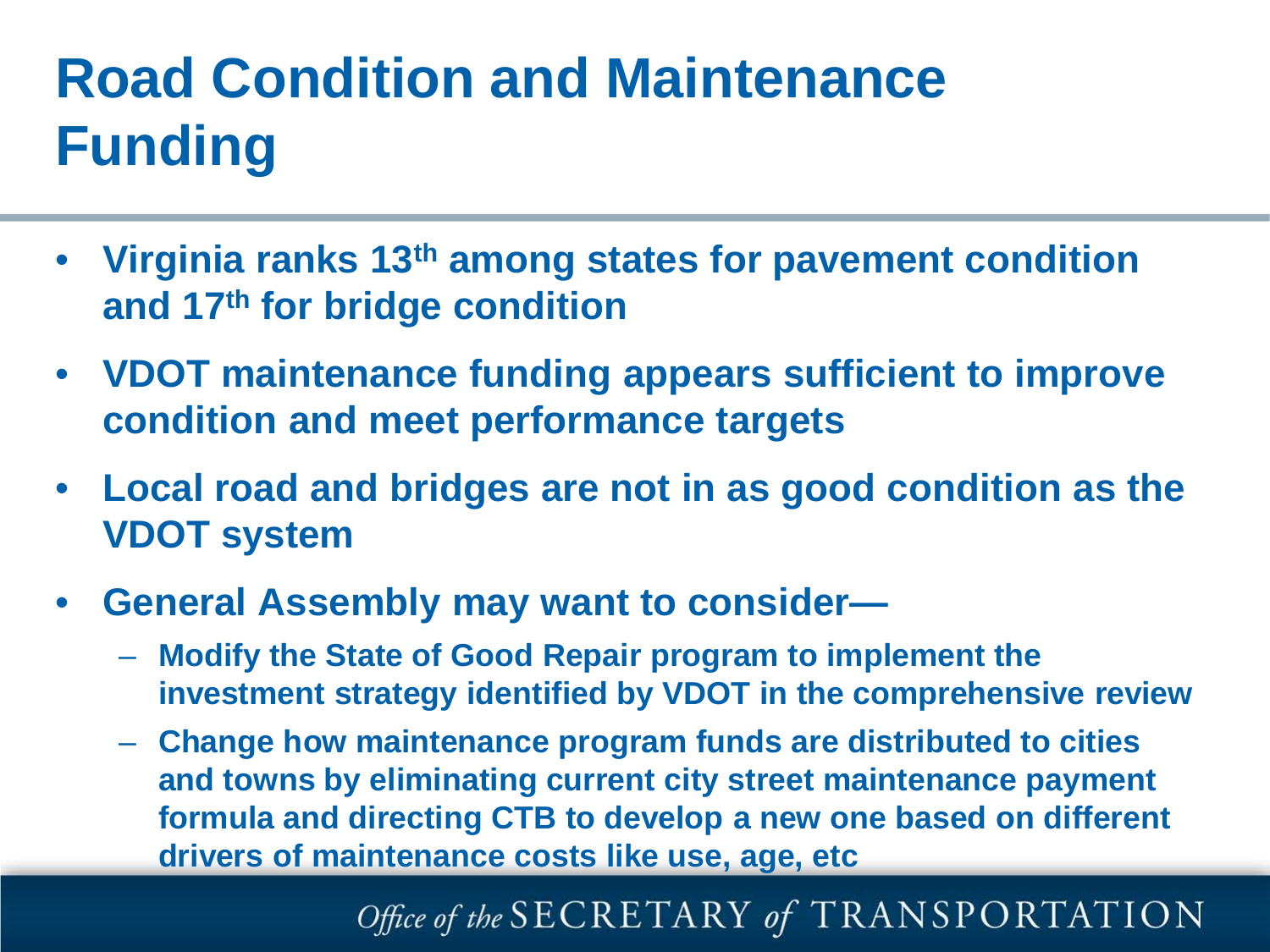# **Planning for Improvements**

- **State effectively evaluates long-term trends and prepares as needed to adapt for the future**
- **Virginia's process to identify needs is well designed but could be extended in rural areas**
	- **There may be some congestion and reliability needs not capture on certain corridors in rural areas**
- **State has been studying many needs and is revising study selection process to target highest priorities**
- **State monitors system performance to support planning and investment decisions**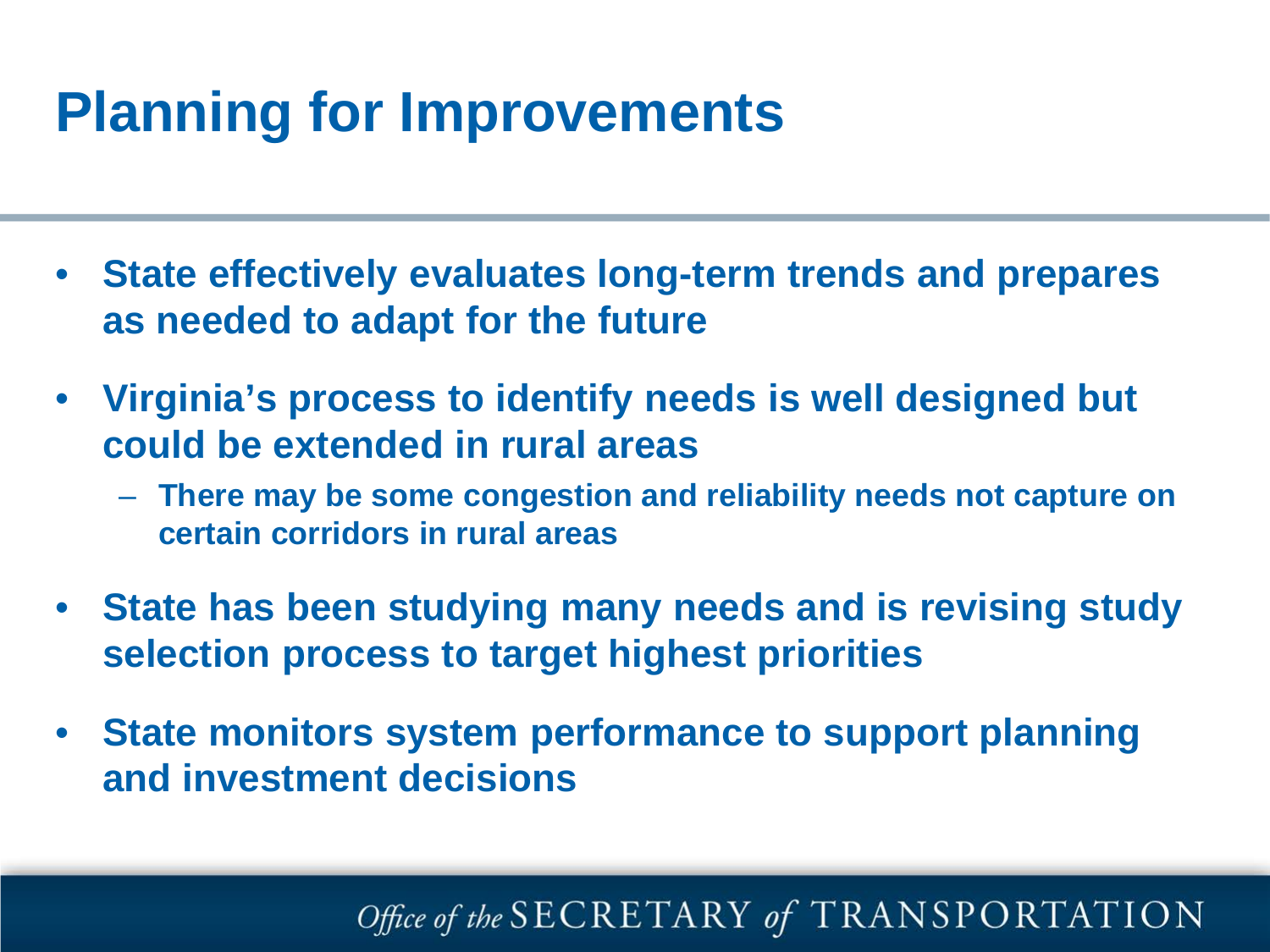# **Improvement Funding**

- **SMART SCALE is an objective and apolitical process, and funding outcomes generally appear fair**
	- **Funding outcomes generally appear equitable across regions and project types, despite local concerns**
	- **Board should change policy to require locals to prioritize applications**
	- **Board may want to consider a pilot to also consider a monetized costbenefit analysis for larger projects**
- **Revenue Sharing changes in response to pandemic appear to have been reasonable and necessary but some changes could be reversed**
	- **General Assembly should consider accelerating funds to FY23-FY24 if revenue forecast increases in December**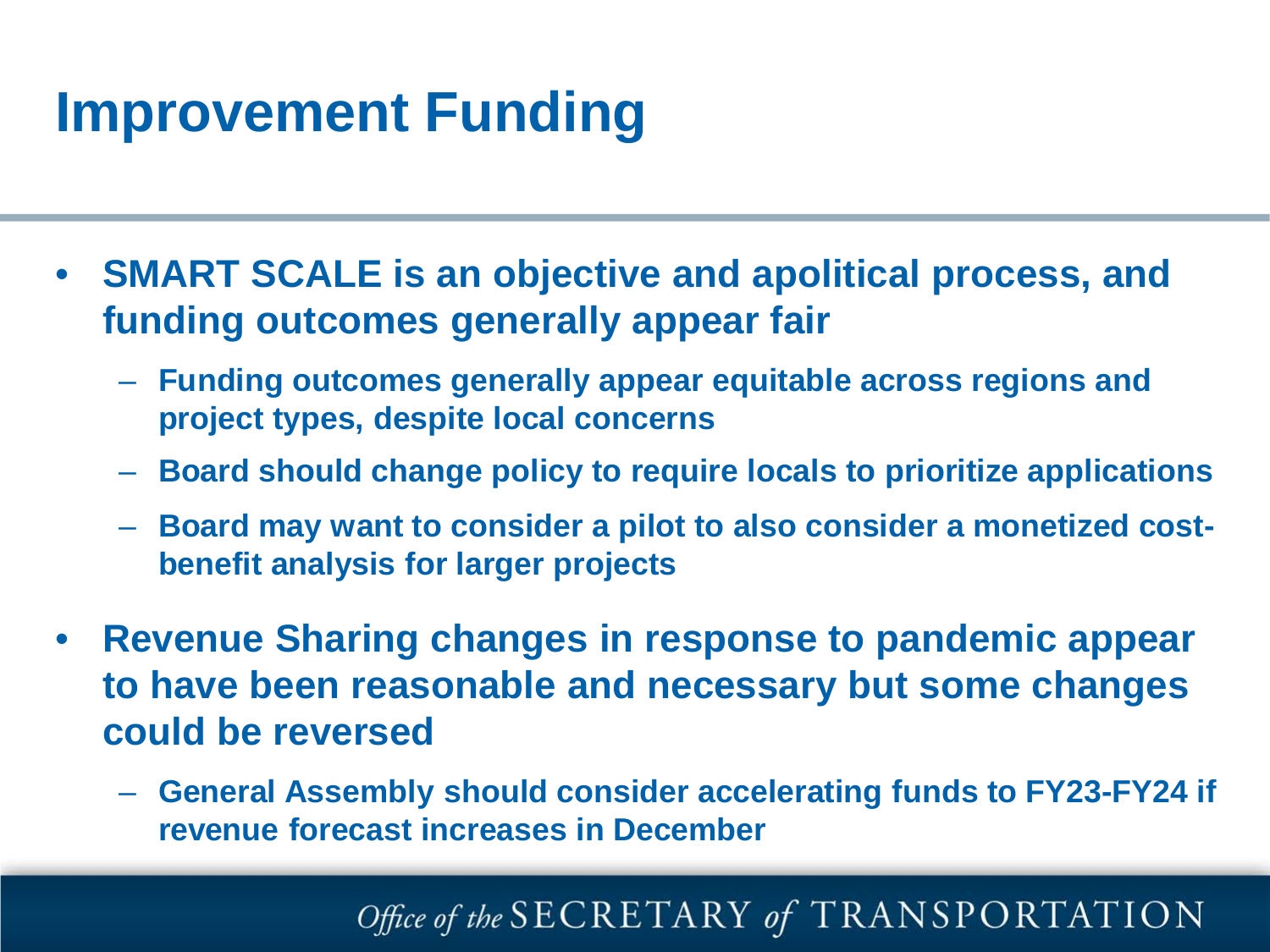# **Transit Condition and Funding**

- **State transit agency assets generally reported to be in better condition than U.S. transit assets**
- **State capital assistance may not be enough to meet needs**
	- **Federal infrastructure bill may address these needs**
	- **CTB should direct \$39.8M from FY21 CTF surplus to transit capital**
- **Transit agencies have sufficient operating funds in the near-term but their long-term sustainability is uncertain**
	- **Lost fare revenues could lead to service reductions when federal relief funds are used if ridership has not recovered**
	- **DRPT should monitor ridership recovery and consider options for changing MERIT operating funding formula**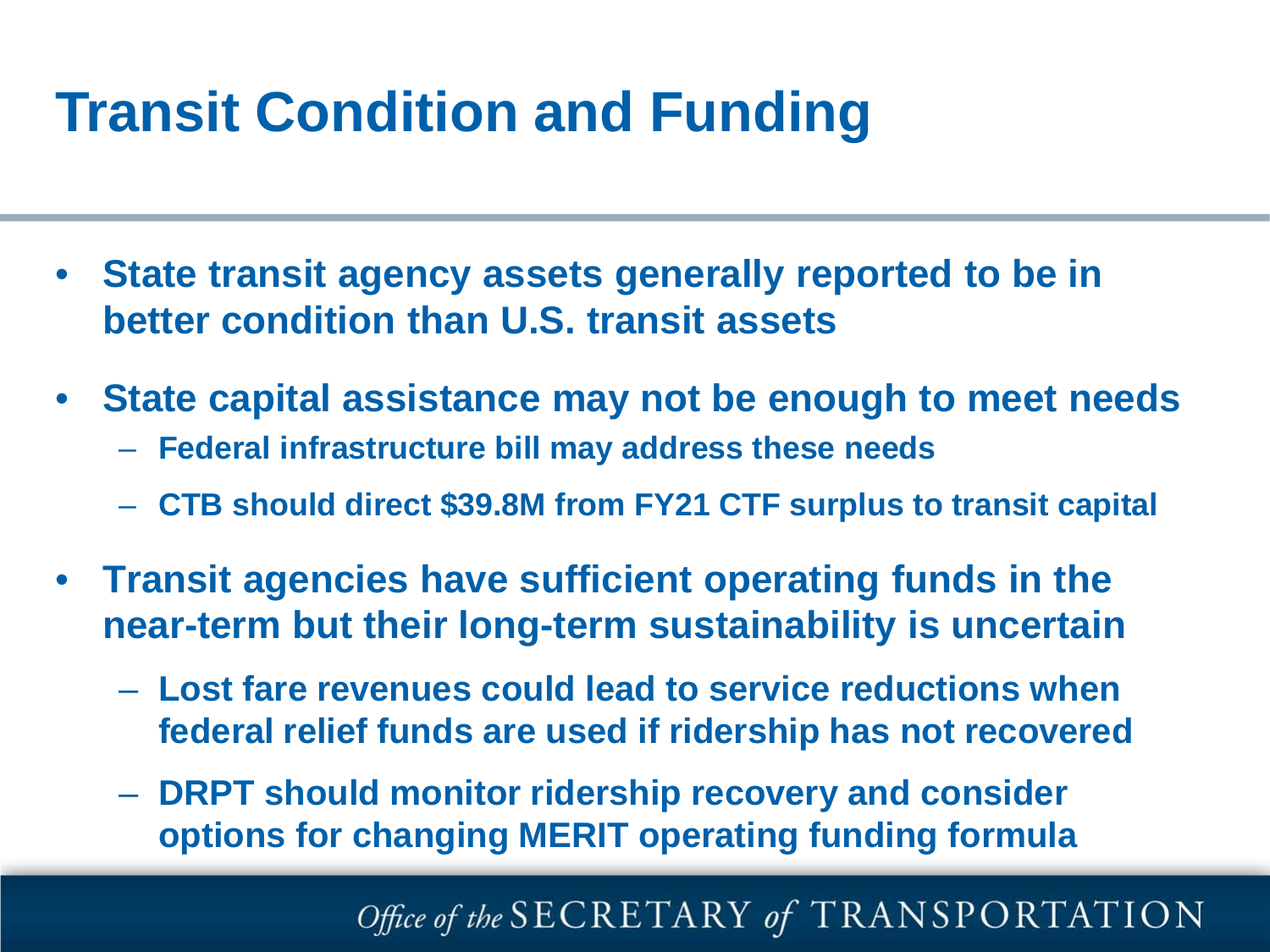# **Moving Forward**

- **Secretary has directed VDOT to undertake a holistic review of State of Good Repair and maintenance program to evaluate mechanisms to allow for the bridge investment strategy to be implemented**
- **Secretary has directed VDOT to review local maintenance program** 
	- **First, work with localities that maintain their own roads to evaluate roadway conditions and establish a baseline condition assessment of all roads**
	- **Second, evaluate formula used to distribute city street payments and determine if modifications are appropriate**